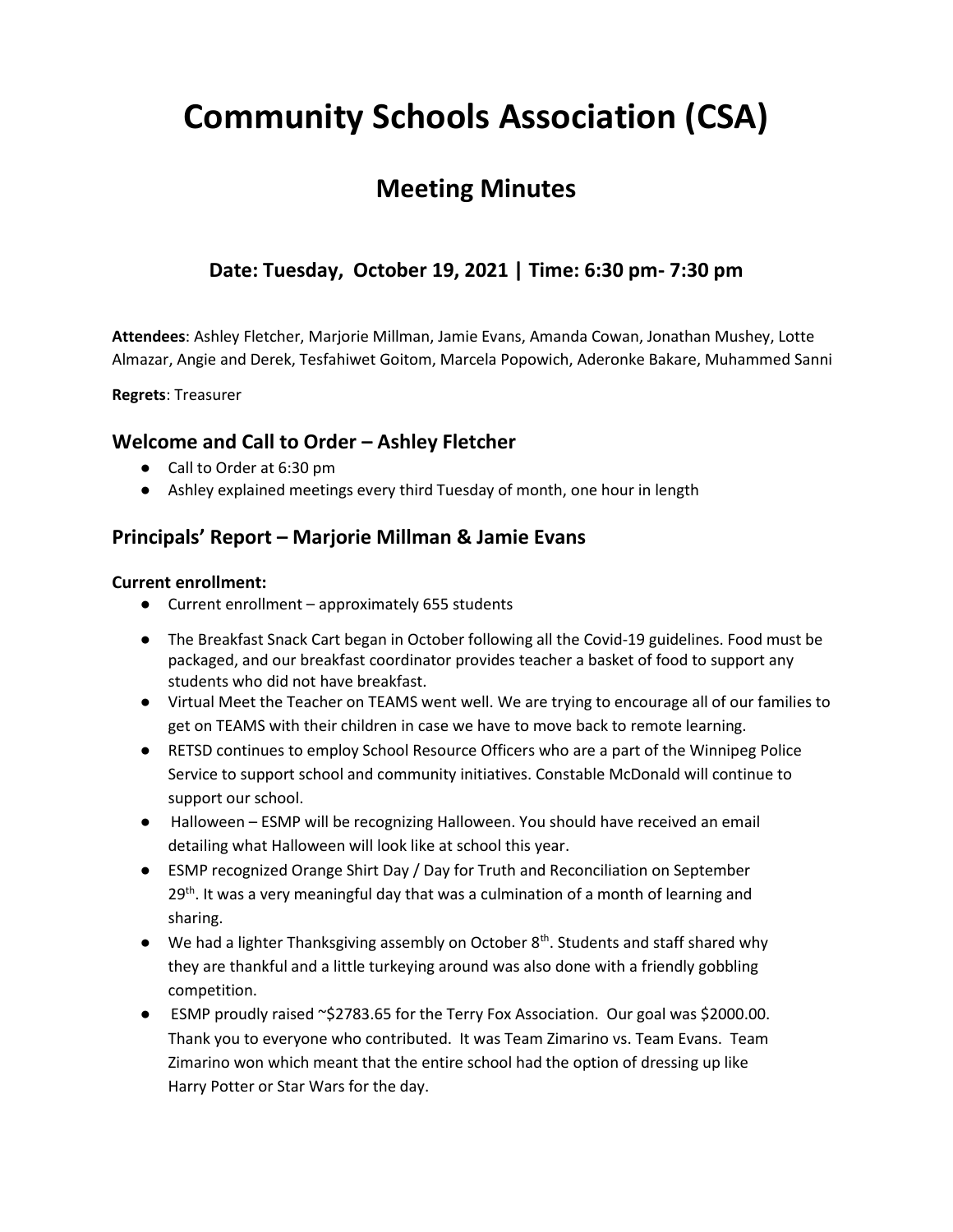# **Community Schools Association (CSA)**

## **Meeting Minutes**

- **•** Bus Evacuations took place on October  $14<sup>th</sup>$  and  $15<sup>th</sup>$ . All students participated. This is done twice a year.
- We've had 4 fire drills to date. A lockdown will be coming in early November. We are mandated to complete 10 fire drills, 2 lockdowns, and one hold and secure every year.
- Sports and clubs are slowly coming back! Middle years students are participating in Leadership, Volleyball, Choir clubs. We will be offering clubs and intramurals for EY students next. It must all be done in cohorts.
- Covid vaccinations took place for those middle years students whose parents requested that their children were vaccinated at school.
- More information regarding catch-up vaccines will be forthcoming.
- ESMP User-Pay Lunch Program is no longer a part of the CSA. An email blast to early years families will be forthcoming looking for members.

#### COMMITTEES:

- ESMP will have 4 school committees in the 2021-2022 school year:
- **Literacy and Assessment**  focus on supporting learning through meaningful assessment strategies. We just completed our first whole school write.
- **Numeracy and Technology** focus on supporting Mental Math skills and the use of technology as a tool.
- **•** Safe and Inclusive Schools focus on routines, student well-being, and the ways we can support our individual and school Circles of Courage.
- **Culturally Inclusive Schools**  focus on supporting cultural diversity in inclusive ways. Additional focus on building and supporting Indigenous education and understanding.

Financial Request:

- Current Balance: \$1218.95
- Halloween we are asking the CSA for \$225.00 maximum to purchase a treat for every student for Halloween (peanut/nut free & Halal)
- Motion to approve: Marcela Second: Jonathan

#### **Treasure Report Date: October (reporting on Sept.)**

● Current Balance: \$1218.95